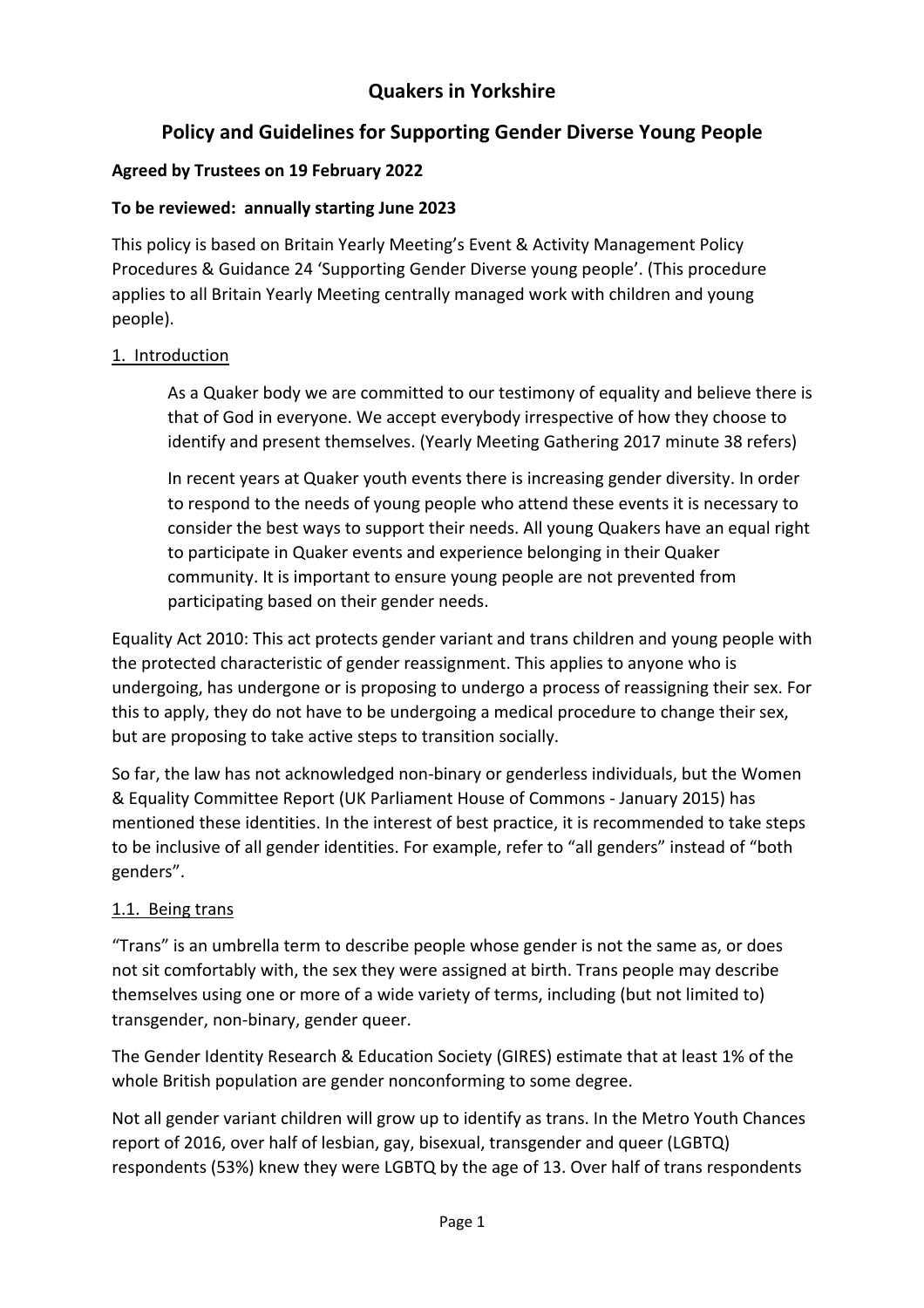(58%) knew they were trans by the same age. Just over 9 in 10 LGBTQ young people report learning nothing about trans issues at school. Nearly half of LGBTQ young people say their time at school was affected by discrimination or fear of discrimination. (Metro Youth Chances 2016). More than four in five trans young people (84%) have deliberately harmed themselves at some point and more than two in five (45%) have at some point attempted to take their own life. (Stonewall School Report 2017).

Children can realise at a young age that they don't feel comfortable with their assigned gender. It is important to listen to the child, be supportive and be guided by them. Creating an environment that celebrates diversity and avoids promoting rigid gender stereotypes enables all children to feel able to express their true identity. The most important thing is for the child to feel accepted for who they are.

We have a responsibility in ensuring all those in our care are safe and supported to reach their full potential.

#### 2. Creating a Safe Space

The Equality Act should be taken into account when supporting all participants. In terms of gender variant and trans participants, those working with children and young people must involve them in all decisions. It is important to note that these needs will vary, and there is no one‐size‐fits‐all approach in providing support. However, the support given must be consistent.

Integral to this is putting the best interests of the person at the core. Ensure all staff and volunteers are informed about and develop confidence in understanding gender and trans presentation, terminology and vocabulary e.g. correct use of pronouns, and in challenging gender stereotypes, sexism and transphobia.

Some useful tools that help people understand gender as a spectrum are https://itspronouncedmetrosexual.com/2012/03/the‐genderbread‐person‐v2‐0/ or http://www.transstudent.org/gender.

The tools can also be beneficial for supporting families and participants, particularly if the families and participants already understand autism as a spectrum. There are different understandings and some people see gender in a more fluid way than a spectrum or binary definition.

Those working with children and young people cannot rely on the children and young people stating that they are 'trans', as younger children may not use this term. It may become apparent through use of other language, words or behaviour that their gender identity doesn't match the gender assigned to them. Words and phrases can include "feeling different"; stating that they are a boy or girl; using a different name; becoming distressed when asked to do something in line with their perceived gender; for example, when using girls' toilets or lining up with boys etc.

Some children and young people will have already spoken with their parents or guardians about their feelings before anyone else is made aware of their gender identity. However, sometimes the child or young person may disclose to a member of staff or volunteer prior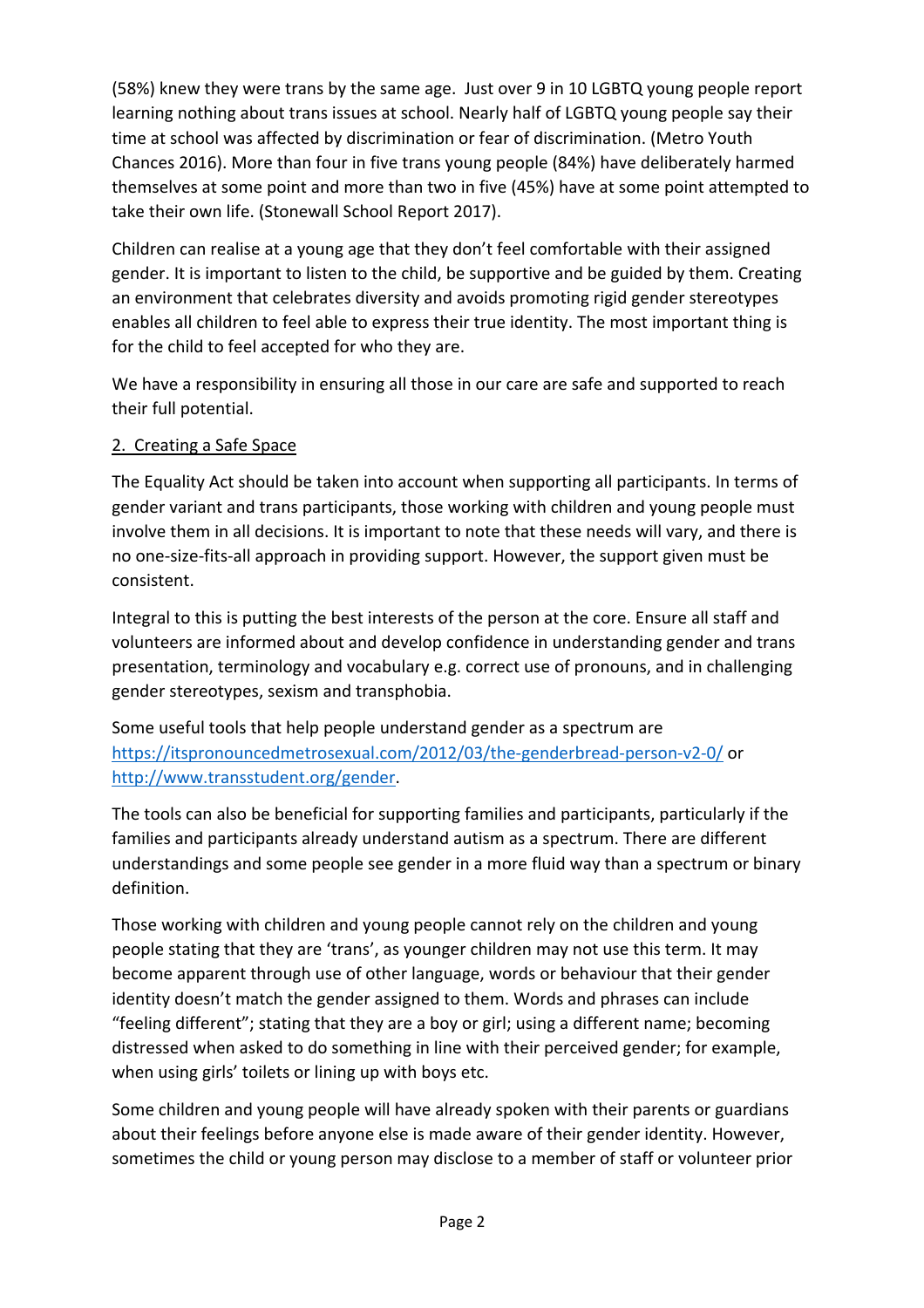to speaking with family members. So be prepared to respond appropriately to a wide variety of situations.

All discussions with parents or guardians should be carried out with the young person's knowledge and consent. The young person's needs should be central with a view to supporting them during any proposed transition. Every family is different and within a family each individual will have their own personal experiences. There may be very different responses from family members. Be aware that there may be a wide range of knowledge, understanding and feelings. You may encounter attitudes or beliefs which you find personally challenging. In each situation it is important to stay focused on the needs of the young person without being judgemental or confrontational. Families may need signposting to sources of support, you might direct them to the organisations who work with families.

Do not inform other parents or guardians about a participant's transition as this is confidential information. However, it is best practice to prepare a response to use for parents or guardians who do get in contact with concerns or questions. At no point should the young person be named nor should any information be shared which might identify them.

If parents or guardians raise concerns about their child using a shared toilet or communal accommodation with a gender diverse participant, the purpose of the conversation should be to seek positive outcomes for all the children and young people affected. Perhaps exploring with those involved the first two paragraphs of Section 1 of this document and using this statement:

We accept everybody irrespective of how they choose to identify and present themselves. All young Quakers have an equal right to participate in Quaker events and experience belonging in their Quaker community. It is important to ensure young people are not prevented from participating based on their gender needs.

To ensure that the needs of any trans participant are met, the organisers will ensure that a support plan is carried out, if appropriate. This must be recorded and stored securely in accordance with the Quakers in Yorkshire safeguarding and data protection policies.

#### 3. Good practice guidelines

## 3.1 Residential Accommodation Arrangements

Accommodation provision can vary depending on the venue being used. It is broadly split by gender. Quakers in Yorkshire will seek to provide for both gender diverse and cis gendered participants. Discussions will be had with participants on a case‐by‐case basis to ensure that the accommodation the participants are most comfortable with can be provided, and if the participants are sharing a room with others that the participants feel safe and comfortable with the sharing.

Before the event a young person who is gender diverse or exploring their gender may approach the staff to discuss sleeping arrangements. If a participant is under 16 and wishes to share a room with participants of a different sex to that they were assigned at birth we will seek permission from the participant to confirm this arrangement with their parent/guardian before the event. If the young person does not give consent the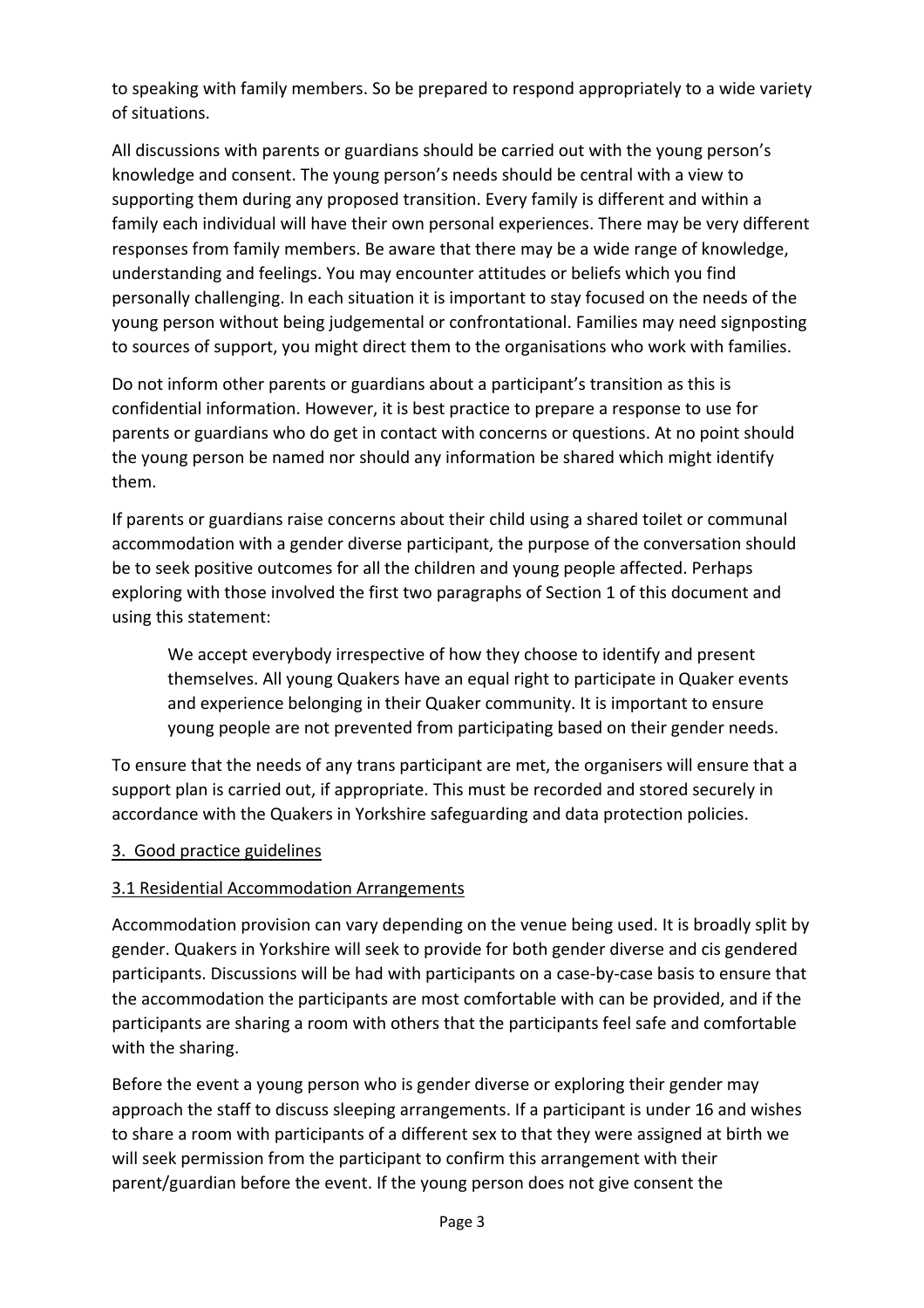participants will sleep in the accommodation for the gender stated on the application form, or be offered an individual room.

The safeguarding organisation 31:8, from whom advice was sought, states that "it would not be suitable to place someone in a position where they are physically exposing themselves to peers of the opposite physical gender." This should also apply to the presence of adult helpers unless providing intimate care in agreement with the participant and their family.

The reason for guidelines is to protect young people from potential embarrassment or distress if they are inadvertently exposed to the genitals of the opposite sex and to meet socially acceptable norms.

## 3.2 Toilets:

A young person should be able to use the facilities that they have chosen and feel comfortable using. If a participant is uncomfortable sharing, then they should be provided with alternative individual facilities or arrangements. Ensure there are suitable toilets available that have menstruation management facilities such as bins, and spare products in individual facilities or by making alternative arrangements.

## 3.3 Support plan

Young people who have special needs which require personal intimate care will have a support plan arranged prior to the holiday. Where intimate care is needed in an unexpected circumstance, this will be given by two members of staff.

## 3.4 Names and pronouns

Ask the young person which name and pronoun they would prefer and respect their wishes. Many Trans and Non-Binary people choose to use a gender-neutral pronoun such as "they". It is important to respect the person's choice.

Space will be left on name badges for participants to identify their preferred pronoun so that this can be easily communicated to others.

On application forms we will ask for both the legal name and preferred name.

## 3.5 How should I respond to someone who 'comes out'?

It is really important that you recognise the significance of a conversation with someone who 'comes out'. Your initial verbal and non‐verbal response (e.g. body language, tone of voice and facial expression) will have a lasting impact on the individual.

The disclosure maybe a big step for the young person and you should feel trusted and valued that they have chosen to speak to you. Acknowledge this and thank them for feeling that they can talk to you. You may not feel confident or experienced but the important thing is that you are empathetic, sensitive and respect what the young person is sharing.

If the young person wants to 'come out' to the group, reassure the young person that they will have an active role in this and this will be done at a pace that they are comfortable with. For example, the young person may wish to use a different name or pronouns, or make